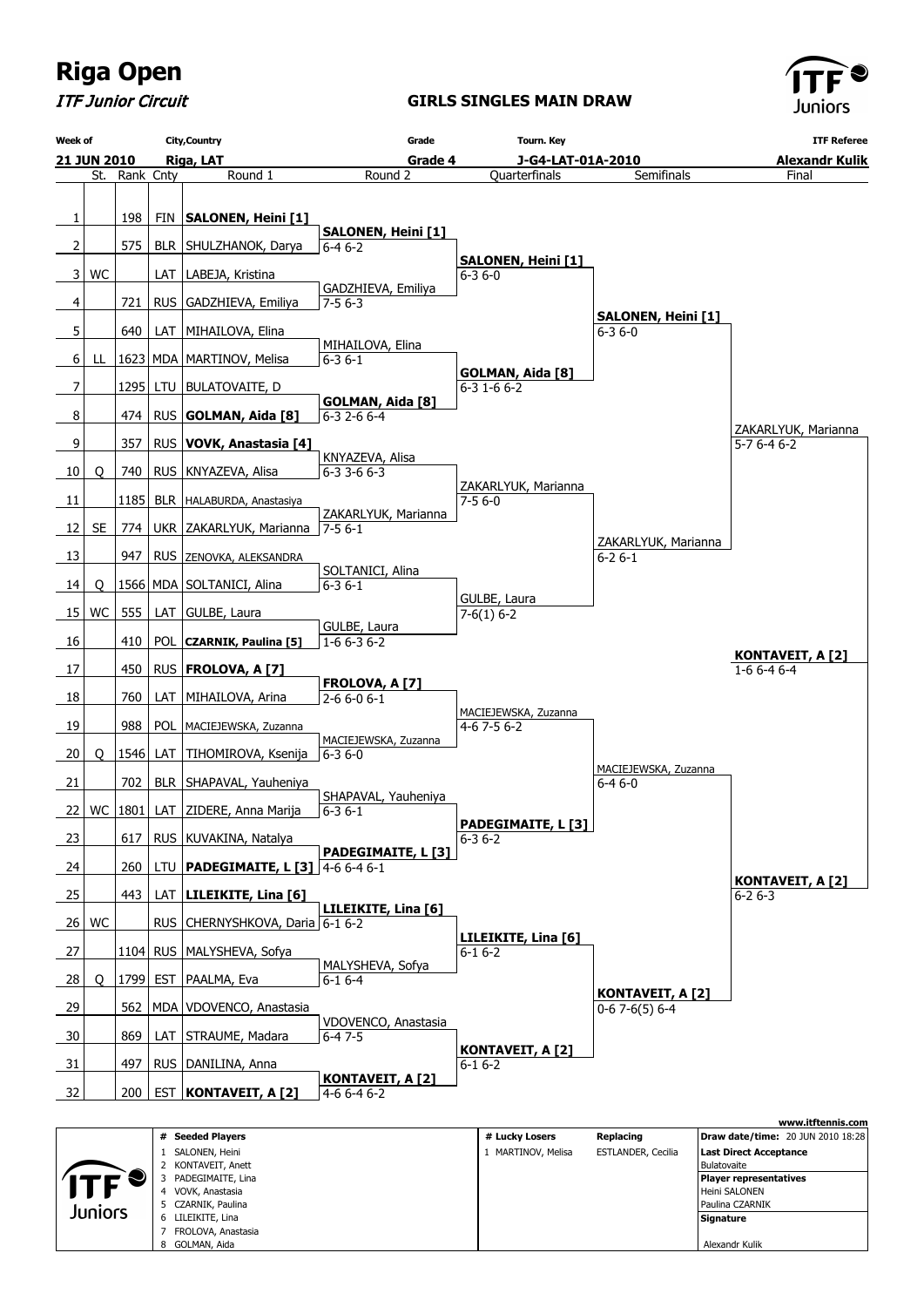

ITF Junior Circuit

**BOYS SINGLES MAIN DRAW**



|         | # Seeded Plavers    | # Lucky Losers       | Replacing      | <b>Draw date/time: 20 JUN 2010 18:17</b> |
|---------|---------------------|----------------------|----------------|------------------------------------------|
|         | VAN DOOREN, Joseph  | DAVIES, BENJAMIN     | FARKAS, Viktor | <b>Last Direct Acceptance</b>            |
|         | 2 JANIK, Patryk     | 2 JAUNROMANS, Karlis | KONONOV, Jaan  | KALENICHENKO, Danylo                     |
|         | WIKBERG, Oskar      |                      |                | <b>Player representatives</b>            |
|         | PROSKURA, Daniil    |                      |                | Danylo KALENICHENKO                      |
| Juniors | 5 KRSTIN, Pedja     |                      |                | I Ivan VERESHCHAGA                       |
|         | 6 LICCIARDI, Pietro |                      |                | Signature                                |
|         | POLLANEN, Herkko    |                      |                |                                          |
|         | 8 AUNAPUU, Erik     |                      |                | Alexandr Kulik                           |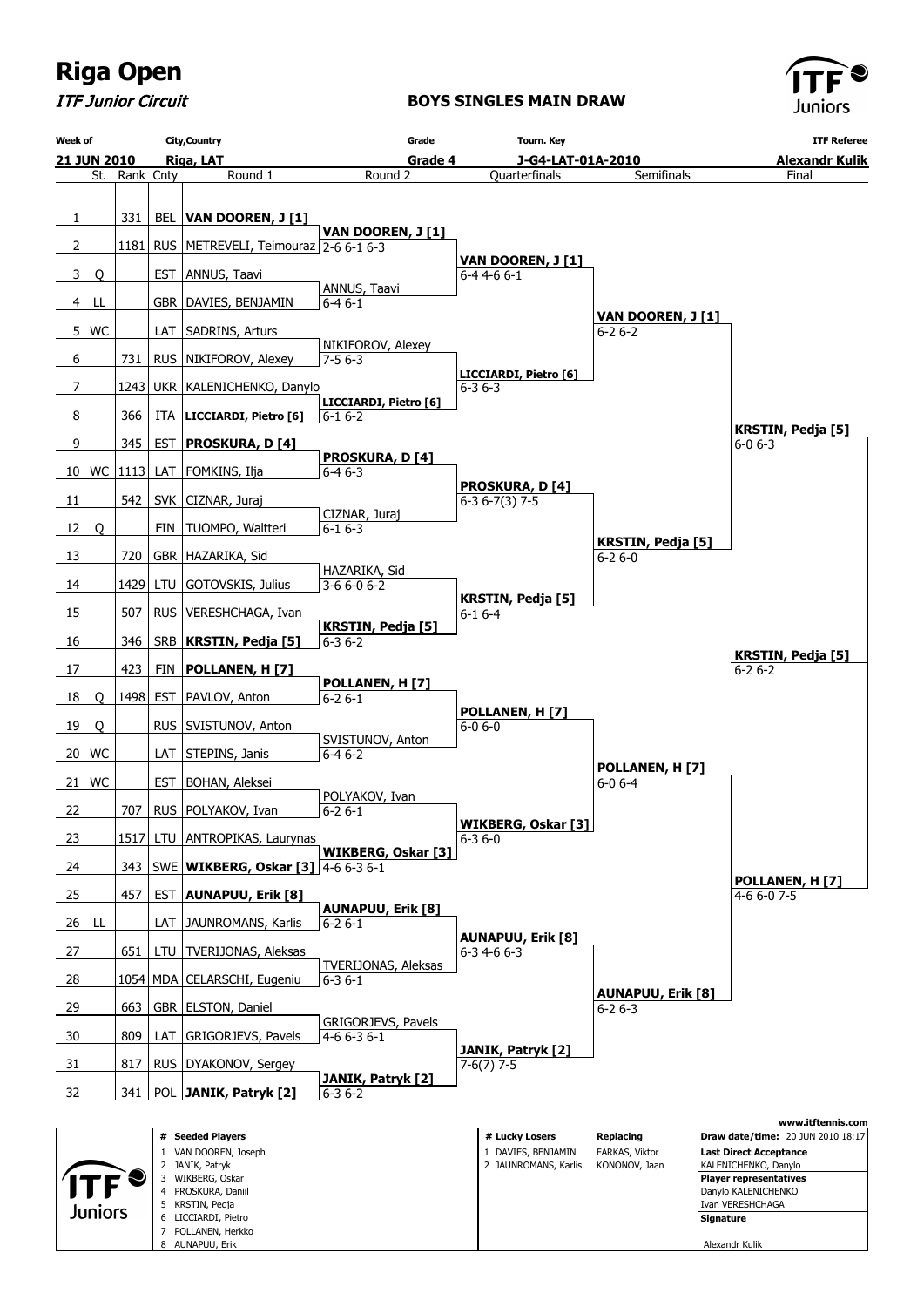ITF Junior Circuit

### **GIRLS DOUBLES MAIN DRAW**



| <b>Week of</b> | <b>City, Country</b> |               | Grade |                                       | <b>Tourn. Key</b>                           | <b>ITF Referee</b>                            |                              |
|----------------|----------------------|---------------|-------|---------------------------------------|---------------------------------------------|-----------------------------------------------|------------------------------|
|                | <b>21 JUN 2010</b>   |               |       | Riga, LAT                             | Grade 4                                     | J-G4-LAT-01A-2010                             | <b>Alexandr Kulik</b>        |
|                |                      | St. Rank Cnty |       | Round 1                               | <b>Quarterfinals</b>                        | Semifinals                                    | Final                        |
|                |                      |               |       |                                       |                                             |                                               |                              |
|                |                      |               |       |                                       |                                             |                                               |                              |
|                |                      |               |       |                                       |                                             |                                               |                              |
|                |                      | 555           |       | LAT $ GULEE, Laura [1]$               |                                             |                                               |                              |
| 1              |                      | 200           |       | <b>EST   KONTAVEIT, Anett</b>         | GULBE, Laura [1]                            |                                               |                              |
|                |                      |               |       |                                       | <b>KONTAVEIT, Anett</b>                     |                                               |                              |
|                |                      |               |       |                                       |                                             |                                               |                              |
| 2              |                      |               |       | Bye                                   |                                             |                                               |                              |
|                |                      |               |       |                                       |                                             | GULBE, Laura [1]                              |                              |
|                |                      | 721           |       | RUS   GADZHIEVA, Emiliya              |                                             | <b>KONTAVEIT, Anett</b><br>$6-1$ 3-6 $[10-6]$ |                              |
| 3              |                      | 740           |       | RUS   KNYAZEVA, Alisa                 |                                             |                                               |                              |
|                |                      |               |       |                                       | GADZHIEVA, Emiliya                          |                                               |                              |
|                |                      |               |       |                                       | KNYAZEVA, Alisa                             |                                               |                              |
|                |                      | 562           |       | MDA   VDOVENCO, Anastasia             | $3-67-5$ [12-10]                            |                                               |                              |
| 4              |                      | 1801          |       | LAT ZIDERE, Anna Marija               |                                             |                                               | <b>GULBE, Laura [1]</b>      |
|                |                      |               |       |                                       |                                             |                                               | <b>KONTAVEIT, Anett</b>      |
|                |                      | 640           |       | LAT   MIHAILOVA, Elina [3]            |                                             |                                               | $6 - 36 - 3$                 |
| 5              |                      | 198           |       | FIN SALONEN, Heini                    |                                             |                                               |                              |
|                |                      |               |       |                                       | MIHAILOVA, Elina [3]                        |                                               |                              |
|                |                      |               |       |                                       | <b>SALONEN, Heini</b>                       |                                               |                              |
| 6              |                      |               |       | Bye                                   |                                             |                                               |                              |
|                |                      |               |       |                                       |                                             | <b>MIHAILOVA, Elina [3]</b>                   |                              |
|                |                      |               |       |                                       |                                             | <b>SALONEN, Heini</b>                         |                              |
|                |                      |               |       | LAT   NIONOVA, Aleksandra             |                                             | $6 - 16 - 2$                                  |                              |
| 7              |                      | 869           |       | LAT STRAUME, Madara                   | CHERNYSHKOVA, Daria                         |                                               |                              |
|                |                      |               |       |                                       | ZENOVKA, ALEKSANDRA                         |                                               |                              |
|                |                      |               |       | RUS   CHERNYSHKOVA, Daria             | $6 - 36 - 2$                                |                                               |                              |
| 8              |                      | 947           |       | RUS ZENOVKĄ, ALEKSANDRA               |                                             |                                               |                              |
|                |                      |               |       |                                       |                                             |                                               | <b>BULATOVAITE, Deimante</b> |
|                |                      |               |       | WC   1546   LAT   TIHOMIROVA, Ksenija |                                             |                                               | PADEGIMAITE, Lina            |
| 9              |                      |               |       | 1546 LAT TRUBICH, Anastasia           |                                             |                                               | $7-53-6[10-8]$               |
|                |                      |               |       |                                       | <b>BULATOVAITE, Deimante</b>                |                                               |                              |
|                |                      |               |       |                                       | PADEGIMAITE, Lina                           |                                               |                              |
|                |                      |               |       | 1295   LTU   BULATOVAITE, Deimante    | $6 - 46 - 2$                                |                                               |                              |
| 10             |                      |               |       | 260   LTU   PADEGIMAITE, Lina         |                                             | <b>BULATOVAITE, Deimante</b>                  |                              |
|                |                      |               |       |                                       |                                             | PADEGIMAITE, Lina                             |                              |
|                |                      |               |       | 1185   BLR   HALABURDA, Anastasiya    |                                             | $6 - 46 - 3$                                  |                              |
| 11             |                      | 702           |       | BLR   SHAPAVAL, Yauheniya             |                                             |                                               |                              |
|                |                      |               |       |                                       | <b>FROLOVA, Anastasia [4]</b>               |                                               |                              |
|                |                      | 450           |       | RUS   FROLOVA, Anastasia [4]          | <b>GOLMAN, Aida</b><br>$6 - 23 - 6[10 - 6]$ |                                               |                              |
| 12             |                      |               |       | 474   RUS   GOLMAN, Aida              |                                             |                                               |                              |
|                |                      |               |       |                                       |                                             |                                               | <b>BULATOVAITE, Deimante</b> |
|                |                      |               |       |                                       |                                             |                                               | PADEGIMAITE, Lina            |
|                |                      | 617           |       | RUS   KUVAKINA, Natalya               |                                             |                                               | 6-4 4-6 [10-3]               |
| 13             |                      |               |       | 1104 RUS   MALYSHEVA, Sofya           | KUVAKINA, Natalya                           |                                               |                              |
|                |                      |               |       |                                       | MALYSHEVA, Sofya                            |                                               |                              |
|                | WC                   |               |       | LAT   ANDRZEJEVSKA, Katrina           | $6 - 16 - 3$                                |                                               |                              |
| 14             |                      |               |       | 1930 LAT ZAUERE, Vita                 |                                             |                                               |                              |
|                |                      |               |       |                                       |                                             | KUVAKINA, Natalya                             |                              |
|                |                      |               |       |                                       |                                             | MALYSHEVA, Sofya                              |                              |
| 15             |                      |               |       | Bye                                   |                                             | w.o.                                          |                              |
|                |                      |               |       |                                       | LILEIKITE, Lina [2]                         |                                               |                              |
|                |                      |               |       |                                       | <b>VOVK, Anastasia</b>                      |                                               |                              |
|                |                      | 443           |       | LAT   LILEIKITE, Lina [2]             |                                             |                                               |                              |
| 16             |                      | 357           |       | RUS VOVK, Anastasia                   |                                             |                                               |                              |

|         |                      |              |           | www.itftennis.com                        |
|---------|----------------------|--------------|-----------|------------------------------------------|
|         | # Seeded Players     | # Alternates | Replacing | <b>Draw date/time: 21 JUN 2010 13:59</b> |
|         | GULBE, Laura         |              |           | Last Direct Acceptance                   |
|         | KONTAVEIT, Anett     |              |           | l bye                                    |
|         | LILEIKITE, Lina      |              |           | <b>Player representatives</b>            |
|         | VOVK, Anastasia      |              |           | Elina MIHAILOVA                          |
| Juniors | MIHAILOVA, Elina     |              |           | Anastasia TRUBICH                        |
|         | SALONEN, Heini       |              |           | Signature                                |
|         | 4 FROLOVA, Anastasia |              |           |                                          |
|         | GOLMAN, Aida         |              |           | Alexandr Kulik                           |